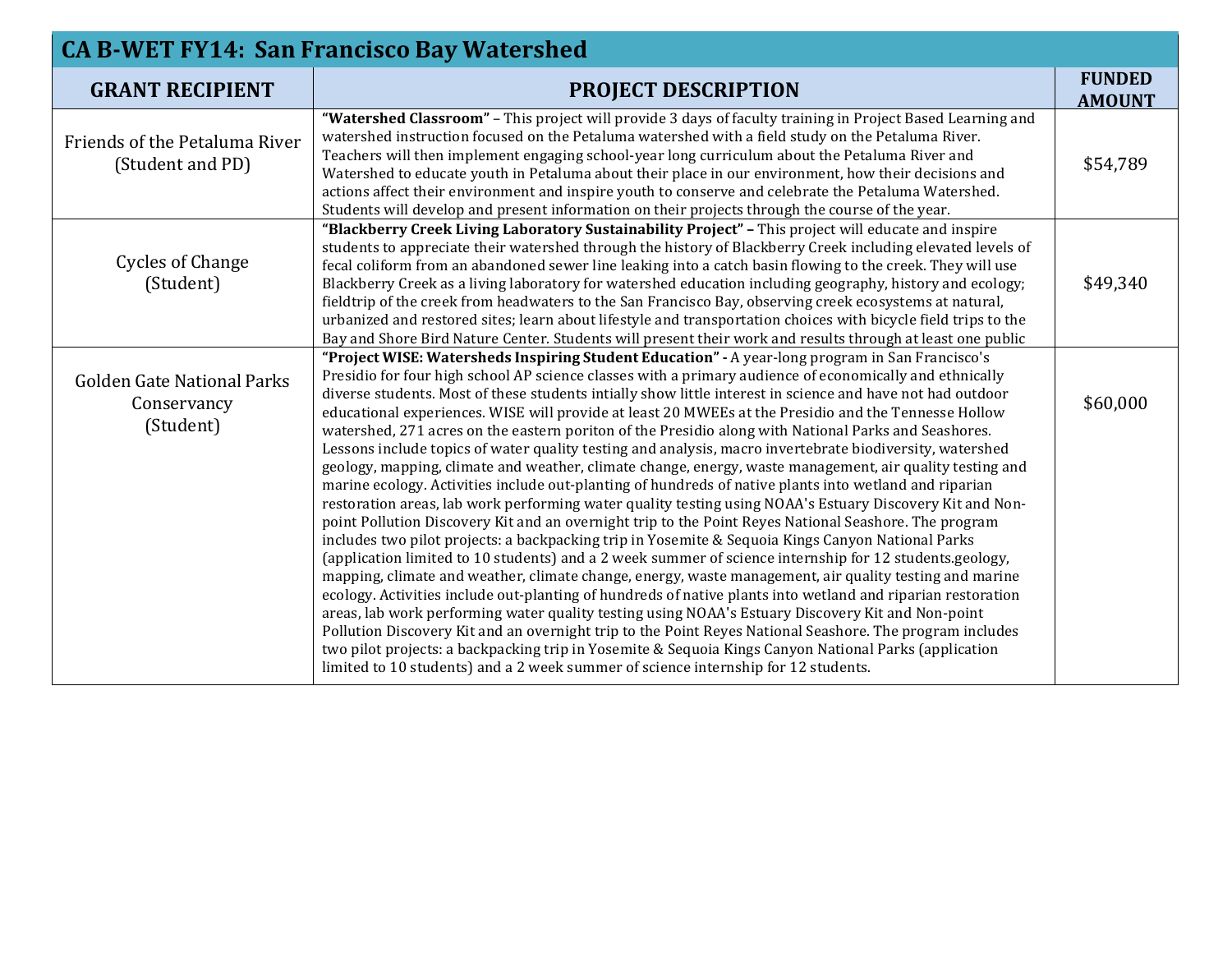| The Regents UC-Lawrence<br>Hall of Science<br>(Professional Development) | "Youth Explorations in Oakland Watersheds" - Sixty youth from two middle and two high schools in<br>Oakland will be recruited to participate in this year long program which provides hands-on learning<br>experiences, water quality monitoring, creek restoration & clean-up and field work in the San Francisco Bay<br>Estuary and Farallones National Marine Sanctuary. The project hopes to use this year to kick off long term<br>watershed research at two creeks and estuaries near where the youth reside; Lion Creek and San Leandro<br>Bay around the Arrowhead Marsh and Glen Echo Creek and Lake Merritt in downtown Oakland. Activities<br>may include water monitoring, design/construction/placement of signage regarding watershed pollution,<br>hosting volunteer pollution prevention and habitat restoration evens, making a formal presentation to the<br>City of Oakland and SF Bay Water Quality Board. Field work will also include familiarization with thei local<br>ecosystem through walking & boating excursions. Students will study heavy metal concentration levels and<br>assess impact on human and aquatic species health. Other research related activities will look at Coliform,<br>Dissolved Oxygen, macro invertebrate, Nitrate/Phosphate (Nutrient) concentrations and measure plastics<br>found at study sites. Students will use PenDragon surveying tools on Palm Treo phones and, following data<br>analysis, use readily available GIS tools to map results for presentation. Students have a goal of presenting at<br>the BrightSTARS poster session at the Fall AGU conference in San Francisco. | \$59,976 |
|--------------------------------------------------------------------------|--------------------------------------------------------------------------------------------------------------------------------------------------------------------------------------------------------------------------------------------------------------------------------------------------------------------------------------------------------------------------------------------------------------------------------------------------------------------------------------------------------------------------------------------------------------------------------------------------------------------------------------------------------------------------------------------------------------------------------------------------------------------------------------------------------------------------------------------------------------------------------------------------------------------------------------------------------------------------------------------------------------------------------------------------------------------------------------------------------------------------------------------------------------------------------------------------------------------------------------------------------------------------------------------------------------------------------------------------------------------------------------------------------------------------------------------------------------------------------------------------------------------------------------------------------------------------------------------------------------------------------------------------|----------|
| Earth Team<br>(Student)                                                  | "Aqua Team" - Aqua Team is an intensive stewardship and leadership project for urban teens focusing on<br>watershed education and action. Through this year-long project, twenty Richmond High School students<br>participate in weekly after school meetings and monthly field events with Earth Team educators and<br>professional site partners. Aqua Team students engage in watershed curriculum that links the health of the<br>students' local community of Richmond, CA with greater marine and coastal environments. Project activities<br>link to California State Science Standards and the project culminates with participating students designing<br>and implementing a service-learning project on their campus or in their community.                                                                                                                                                                                                                                                                                                                                                                                                                                                                                                                                                                                                                                                                                                                                                                                                                                                                                            | \$48,301 |
| <b>Farallones Marine</b><br><b>Sanctuary Association</b><br>(PD)         | "Show and Tell: Developing Bay Area Teachers' Capacity to Incorporate Science Communication<br>Projects into Curriculum" - Provide professional development opportunities to Bay Area teachers on ways<br>to integrate the final step of the scientific process, communicating results, into their meaningful watershed<br>activities. The program will consist of a webinar series and a hands-on, day-long summer training. FMSA<br>will develop and implement a webinar series, open to LiMPETS and GFNMS teachers as well as any<br>interested teacher/educator in FMSA's service area. Each webinar will last 60 minutes and cover a different<br>topic on how to help students interpret and share their scientific data in ways that can be easily understood<br>by the general public. The pilot project focuses on working with four Bay Area high schools to develop<br>scientific postering, filmmaking, blogging and other projects intended to help students communicate their<br>LiMPETS experience to the scientific and general communities. The primary objective of Show and Tell is to<br>instruct teachers in best practices to engage students in the final step of the scientific process:<br>communication.                                                                                                                                                                                                                                                                                                                                                                                                               | \$20,000 |
| Seven Tepees Youth Program<br>(Student)                                  | "Project WAVES (Watershed Advocacy Via Environmental Studies)" - Promote inner-city youth<br>involvement in stewardship of the San Francisco Bay watershed through watershed education, stewardship<br>training, career counseling and explore careers in environmental organizations and marine sanctuary<br>agencies. Provide a comprehensive introduction to environmental issues, get students excited about and<br>envision new possibilities for themselves through career paths and education. Help students see ways in<br>which they can make valuable contributions to their own community. Students in the 6th grade will learn<br>marine science exploring topics such as animals, marine mammal pathogens, ocean acidification. Students in<br>the 7th grade will develop individual watershed action plans and a group documentary. Students in the 8th<br>grade will apply hands-on field work, habitat restoration, research and career exploration.                                                                                                                                                                                                                                                                                                                                                                                                                                                                                                                                                                                                                                                                             | \$60,005 |